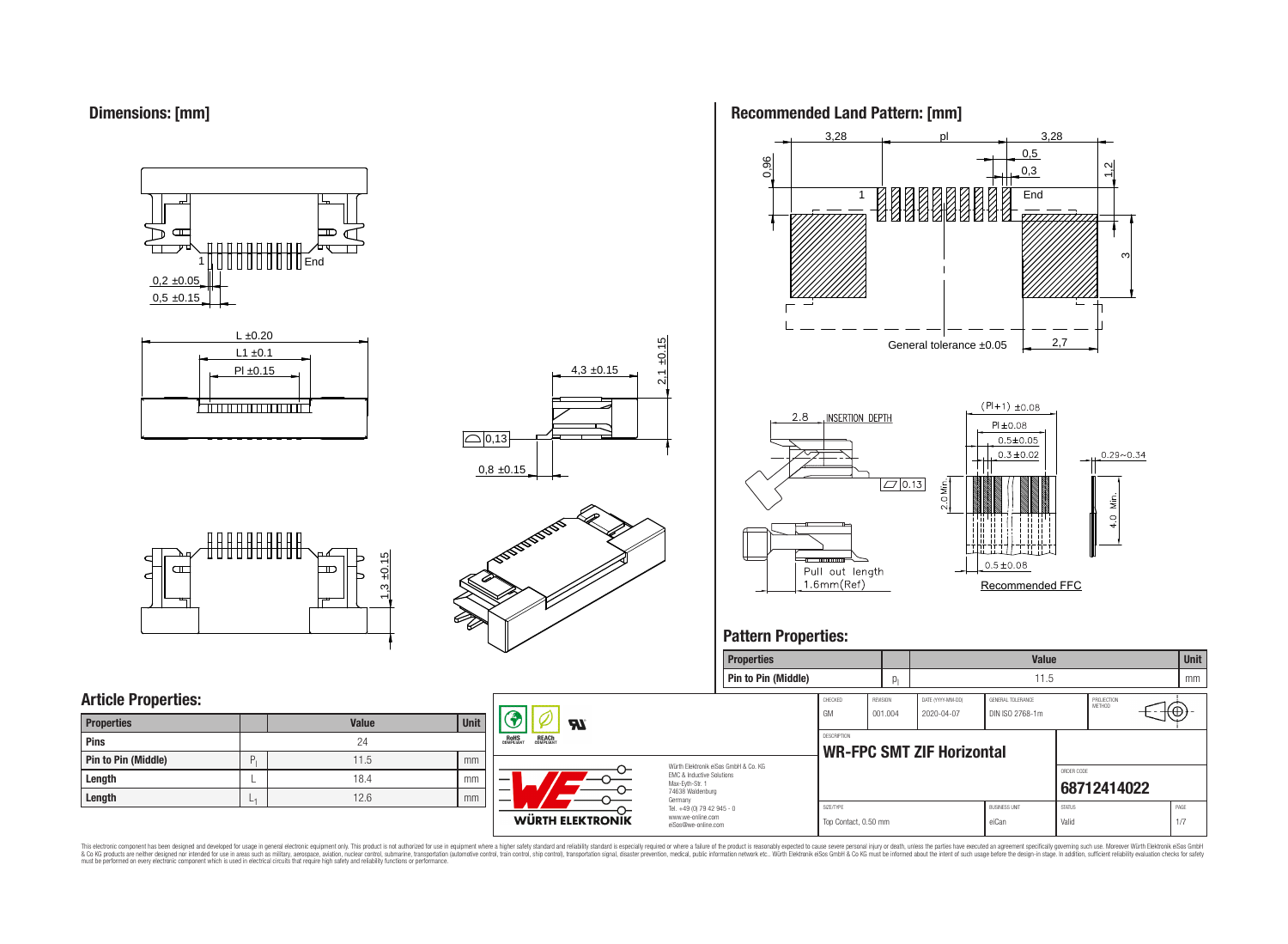### **Kind Properties:**

| <b>Properties</b> | <b>Value</b>     | <b>Unit</b> |  |  |  |
|-------------------|------------------|-------------|--|--|--|
| <b>Pitch</b>      | 0.5              | mm          |  |  |  |
| <b>Durability</b> | 25 Mating cycles |             |  |  |  |

# **Material Properties:**

| <b>Insulator Material</b>            | <b>LCP</b>                                   |
|--------------------------------------|----------------------------------------------|
| <b>Insulator Flammability Rating</b> | $UL94V-0$                                    |
| <b>Insulator Color</b>               | Ivory                                        |
| <b>Actuator Material</b>             | PA9T                                         |
| <b>Actuator Flammability Rating</b>  | UL94 V-0                                     |
| <b>Actuator Color</b>                | <b>Black</b>                                 |
| <b>Contact Material</b>              | Phosphor Bronze                              |
| <b>Contact Plating</b>               | 100 ( $\mu$ ") Tin over 50 ( $\mu$ ") Nickel |
| <b>Contact Type</b>                  | Stamped                                      |
| <b>Solder Tabs</b>                   | <b>Brass</b>                                 |

# **General Information:**

| . Onerating<br>O <sub>2</sub><br>aango lemberature -<br>ບບ<br>$ -$ |
|--------------------------------------------------------------------|
|--------------------------------------------------------------------|

# **Electrical Properties:**

| <b>Properties</b>            |           | <b>Test conditions</b> | Value | Unit           | Tol. |
|------------------------------|-----------|------------------------|-------|----------------|------|
| <b>Rated Current</b>         | םו        |                        | 0.5   | $\overline{A}$ |      |
| <b>Working Voltage</b>       |           |                        | 50    | V(AC)          |      |
| <b>Withstanding Voltage</b>  |           | min                    | 250   | V(AC)          |      |
| <b>Contact Resistance</b>    | R         |                        | 20    | $m\Omega$      | max. |
| <b>Insulation Resistance</b> | $R_{ISO}$ |                        | 100   | M <sub>2</sub> | min. |

# **Certification:**

**RoHS Approval RoHS Approval Compliant** [2011/65/EU&2015/863]

# **Certification:**

| <b>REACh Approval</b> | Conform or declared [(EC)1907/2006] |
|-----------------------|-------------------------------------|
| <b>UL Approval</b>    |                                     |

# **Packaging Properties:**

| <b>Properties</b>     |               | <b>Value</b> |  |  |  |
|-----------------------|---------------|--------------|--|--|--|
| Packaging             | Tape and Reel |              |  |  |  |
| <b>Packaging Unit</b> | Qty.          | 2000         |  |  |  |

# **Specific Recommendation:**

In order to handle products correctly, please download our precaution guide which is available under "Tutorials" on our Homepage: www. we-online.com/precaution\_6873xx124422

| WÜRTH ELEKTRONIK                                      | www.we-online.com<br>eiSos@we-online.com                                                                 | Top Contact, 0.50 mm |                            |                                  | eiCan                                | Valid         |                      | 2/7        |  |
|-------------------------------------------------------|----------------------------------------------------------------------------------------------------------|----------------------|----------------------------|----------------------------------|--------------------------------------|---------------|----------------------|------------|--|
|                                                       | Germany<br>Tel. +49 (0) 79 42 945 - 0                                                                    | SIZE/TYPE            |                            |                                  | <b>BUSINESS UNIT</b>                 | <b>STATUS</b> |                      | PAGE       |  |
|                                                       | Würth Elektronik eiSos GmbH & Co. KG<br>EMC & Inductive Solutions<br>Max-Evth-Str. 1<br>74638 Waldenburg |                      |                            |                                  |                                      | ORDER CODE    | 68712414022          |            |  |
| <b>ROHS</b><br>COMPLIANT<br><b>REACH</b><br>COMPLIANT |                                                                                                          | <b>DESCRIPTION</b>   |                            | <b>WR-FPC SMT ZIF Horizontal</b> |                                      |               |                      |            |  |
| <b>R</b>                                              |                                                                                                          | CHECKED<br>GM        | <b>REVISION</b><br>001.004 | DATE (YYYY-MM-DD)<br>2020-04-07  | GENERAL TOLERANCE<br>DIN ISO 2768-1m |               | PROJECTION<br>METHOD | $\Theta$ ) |  |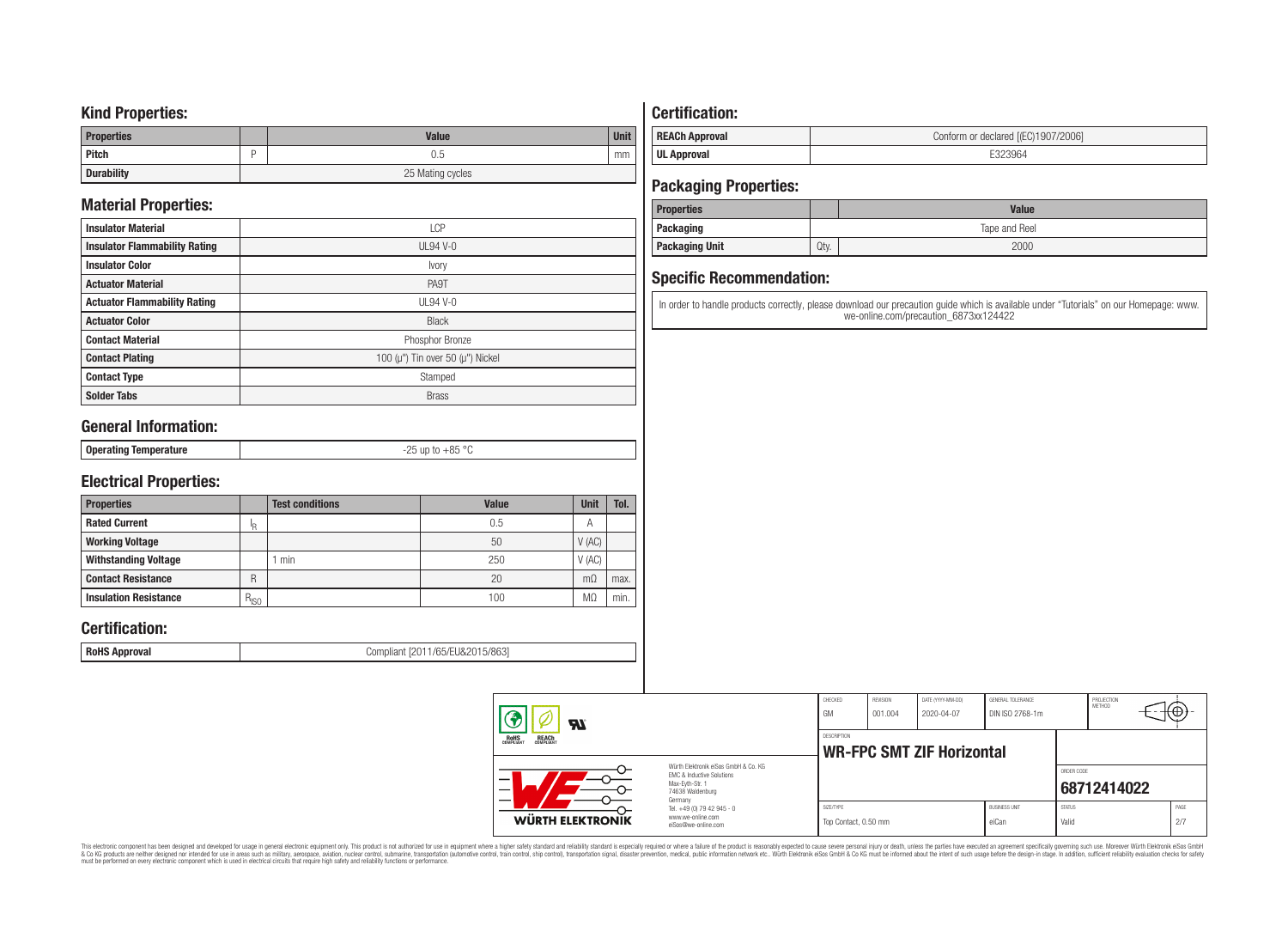

### **Packaging Specification - Reel: [mm]**



This electronic component has been designed and developed for usage in general electronic equipment only. This product is not authorized for use in equipment where a higher safely standard and reliability standard si espec & Ook product a label and the membed of the seasuch as marked and as which such a membed and the such assume that income in the seasuch and the simulation and the such assume that include to the such a membed and the such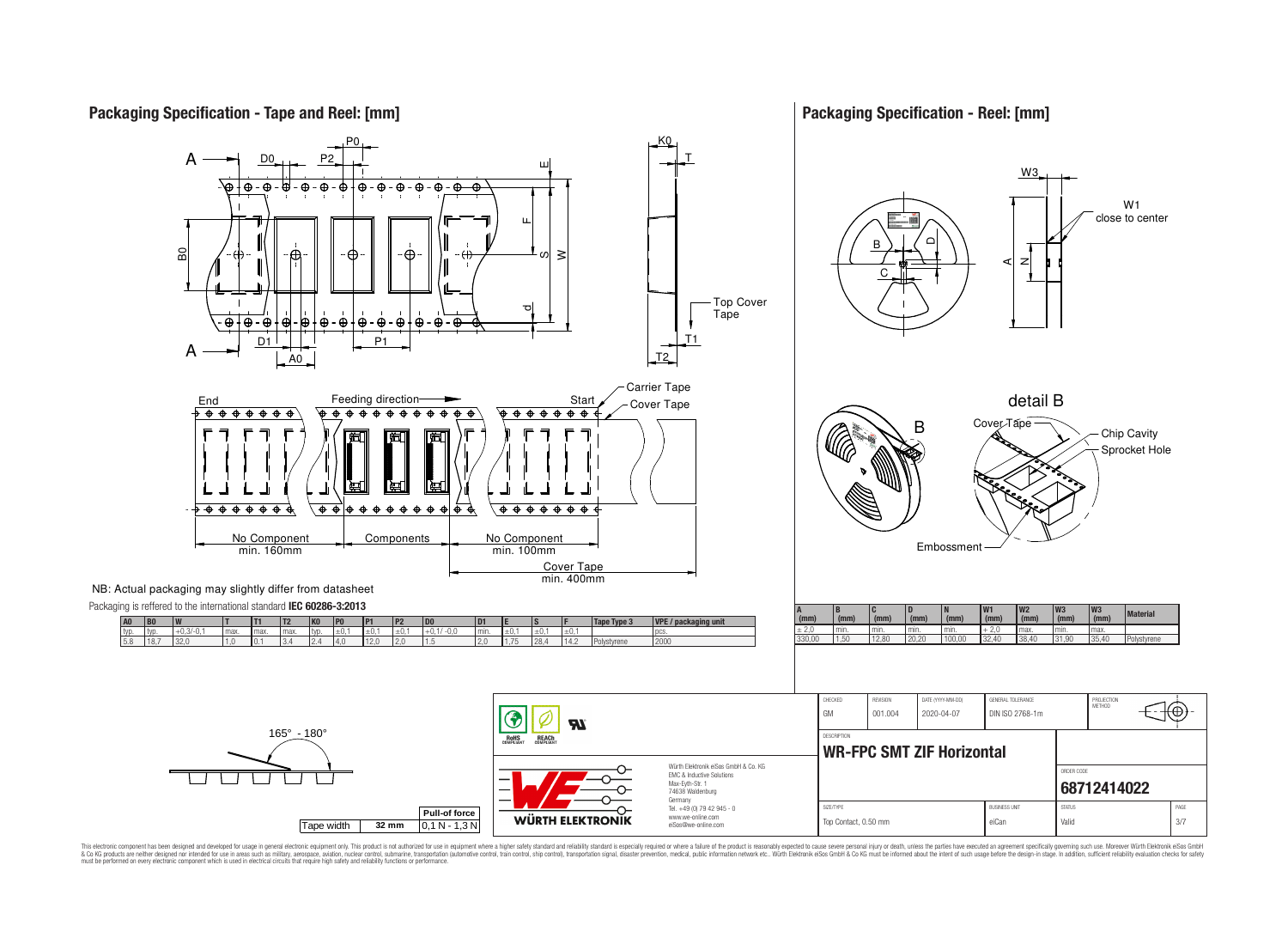

#### NB: Actual packaging may slightly differ from datasheet

| $L_{\cap}$ (mm) | $\mathbf{M}$<br>$W_{\cap}$ (mm) | $HC$ (mm) | No. of reel<br>outer packaging | Packaging<br>Unit | Material |
|-----------------|---------------------------------|-----------|--------------------------------|-------------------|----------|
| typ             | I TVI                           | l tvr     | reel.                          | <b>LDCS</b>       |          |
| 365             | 365                             | 220       |                                | 10000             | Paper    |

| $\boldsymbol{\mathcal{H}}$                            |                                                                                                                     | CHECKED<br>GM                     | REVISION<br>001.004 | DATE (YYYY-MM-DD)<br>2020-04-07  | GENERAL TOLERANCE<br>DIN ISO 2768-1m |                        | PROJECTION<br>METHOD | τΨ          |  |
|-------------------------------------------------------|---------------------------------------------------------------------------------------------------------------------|-----------------------------------|---------------------|----------------------------------|--------------------------------------|------------------------|----------------------|-------------|--|
| <b>ROHS</b><br>COMPLIANT<br><b>REACH</b><br>COMPLIANT |                                                                                                                     | DESCRIPTION                       |                     | <b>WR-FPC SMT ZIF Horizontal</b> |                                      |                        |                      |             |  |
| $\overline{\phantom{0}}$                              | Würth Elektronik eiSos GmbH & Co. KG<br>FMC & Inductive Solutions<br>Max-Eyth-Str. 1<br>74638 Waldenburg<br>Germany |                                   |                     |                                  |                                      | ORDER CODE             | 68712414022          |             |  |
| WÜRTH ELEKTRONIK                                      | Tel. +49 (0) 79 42 945 - 0<br>www.we-online.com<br>eiSos@we-online.com                                              | SIZE/TYPE<br>Top Contact, 0.50 mm |                     |                                  | <b>BUSINESS UNIT</b><br>eiCan        | <b>STATUS</b><br>Valid |                      | PAGE<br>4/7 |  |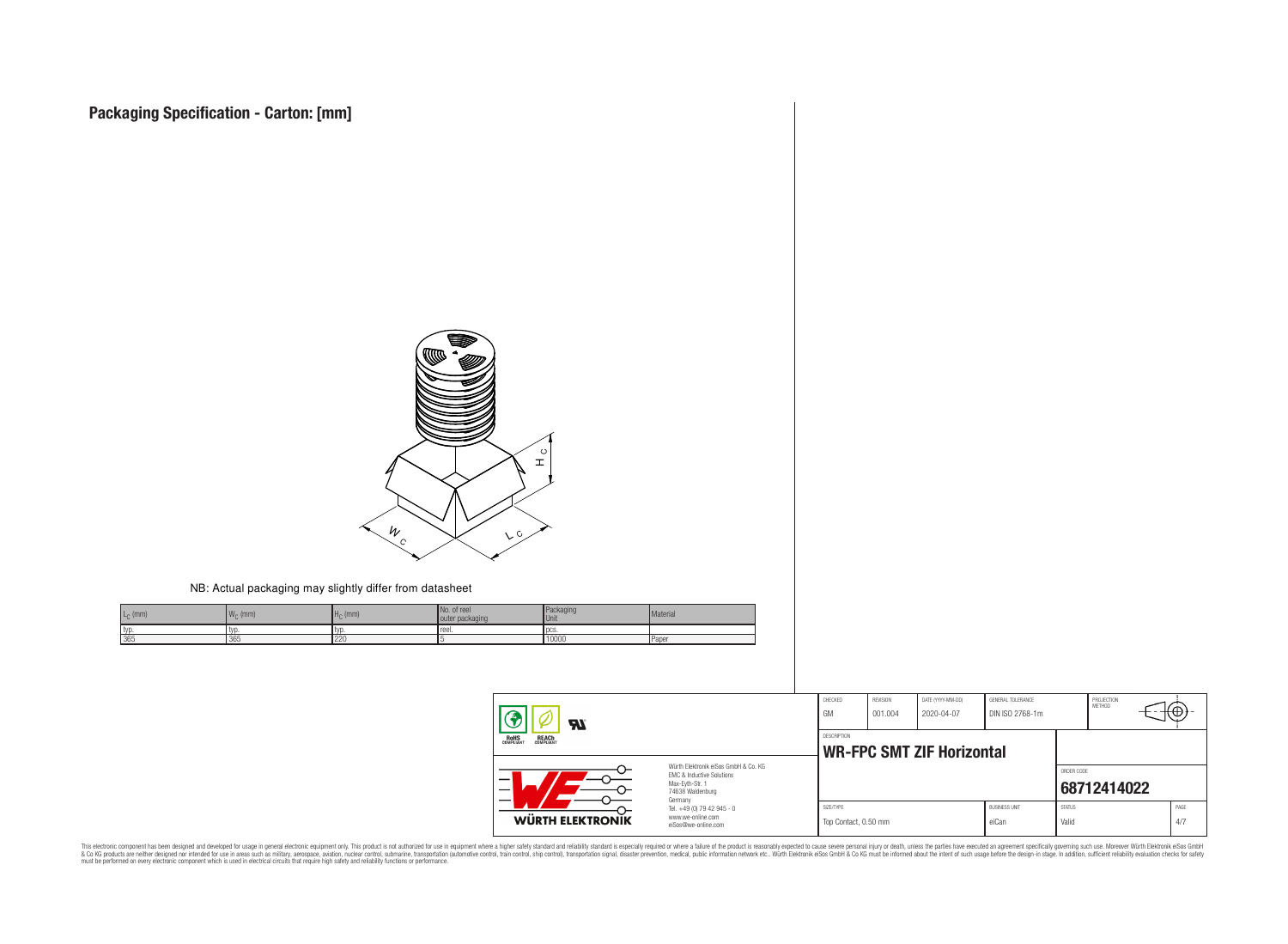# **Classification Reflow Profile for SMT components:**



# **Classification Reflow Soldering Profile:**

| <b>Profile Feature</b>                              |                    | Value                            |
|-----------------------------------------------------|--------------------|----------------------------------|
| Preheat Temperature Min <sup>1)</sup>               | <sup>I</sup> s min | 150 °C                           |
| <b>Preheat Temperature Max</b>                      | 's max             | 200 °C                           |
| Preheat Time $t_s$ from $T_{s min}$ to $T_{s max}$  | $t_{\rm s}$        | $60 - 120$ seconds               |
| Ramp-up Rate $(T_1$ to $T_p$ )                      |                    | 3 °C/ second max.                |
| <b>Liquidous Temperature</b>                        | Ь.                 | 217 °C                           |
| Time t <sub>1</sub> maintained above T <sub>1</sub> | ь.                 | $60 - 150$ seconds               |
| Peak package body temperature                       | l n                | $T_n \leq T_c$ , see Table below |
| Time within 5°C of actual peak<br>temperature       | t <sub>p</sub>     | $20 - 30$ seconds                |
| Ramp-down Rate $(T_p$ to $T_1$ )                    |                    | $6^{\circ}$ C/ second max.       |
| Time 25°C to peak temperature                       |                    | 8 minutes max.                   |

1) refer to IPC/JEDEC J-STD-020D refer to IPC/ JEDEC J-STD-020E

# **Package Classification Reflow Temperature (T<sup>c</sup> ):**

| <b>Properties</b>                                                         | Volume mm <sup>3</sup><br>$350$ | Volume mm <sup>3</sup><br>350-2000 | Volume mm <sup>3</sup><br>>2000 |
|---------------------------------------------------------------------------|---------------------------------|------------------------------------|---------------------------------|
| <b>PB-Free Assembly   Package Thickness  </b><br>$< 1.6$ mm <sup>1)</sup> | 260 °C                          | 260 °C                             | 260 °C                          |
| <b>PB-Free Assembly   Package Thickness  </b><br>$1.6$ mm $- 2.5$ mm      | 260 °C                          | 250 °C                             | 245 °C                          |
| <b>PB-Free Assembly   Package Thickness  </b><br>$\geq$ 2.5 mm            | 250 °C                          | 245 °C                             | 245 °C                          |

1) refer to IPC/JEDEC J-STD-020D

refer to IPC/ JEDEC J-STD-020E

| Яï                                                                                                                            |                                                                        | CHECKED<br>GM                                   | <b>REVISION</b><br>001.004 | DATE (YYYY-MM-DD)<br>2020-04-07 | GENERAL TOLERANCE<br>DIN ISO 2768-1m |                        | PROJECTION<br>METHOD | ₩Ψ          |  |
|-------------------------------------------------------------------------------------------------------------------------------|------------------------------------------------------------------------|-------------------------------------------------|----------------------------|---------------------------------|--------------------------------------|------------------------|----------------------|-------------|--|
| <b>REACH</b><br>COMPLIANT<br><b>ROHS</b><br>COMPLIANT                                                                         |                                                                        | DESCRIPTION<br><b>WR-FPC SMT ZIF Horizontal</b> |                            |                                 |                                      |                        |                      |             |  |
| Würth Flektronik eiSos GmbH & Co. KG<br>EMC & Inductive Solutions<br>–<br>Max-Evth-Str. 1<br>-<br>74638 Waldenburg<br>Germany |                                                                        |                                                 |                            |                                 | ORDER CODE                           | 68712414022            |                      |             |  |
| WÜRTH ELEKTRONIK                                                                                                              | Tel. +49 (0) 79 42 945 - 0<br>www.we-online.com<br>eiSos@we-online.com | SIZE/TYPE<br>Top Contact, 0.50 mm               |                            |                                 | <b>BUSINESS UNIT</b><br>eiCan        | <b>STATUS</b><br>Valid |                      | PAGE<br>5/7 |  |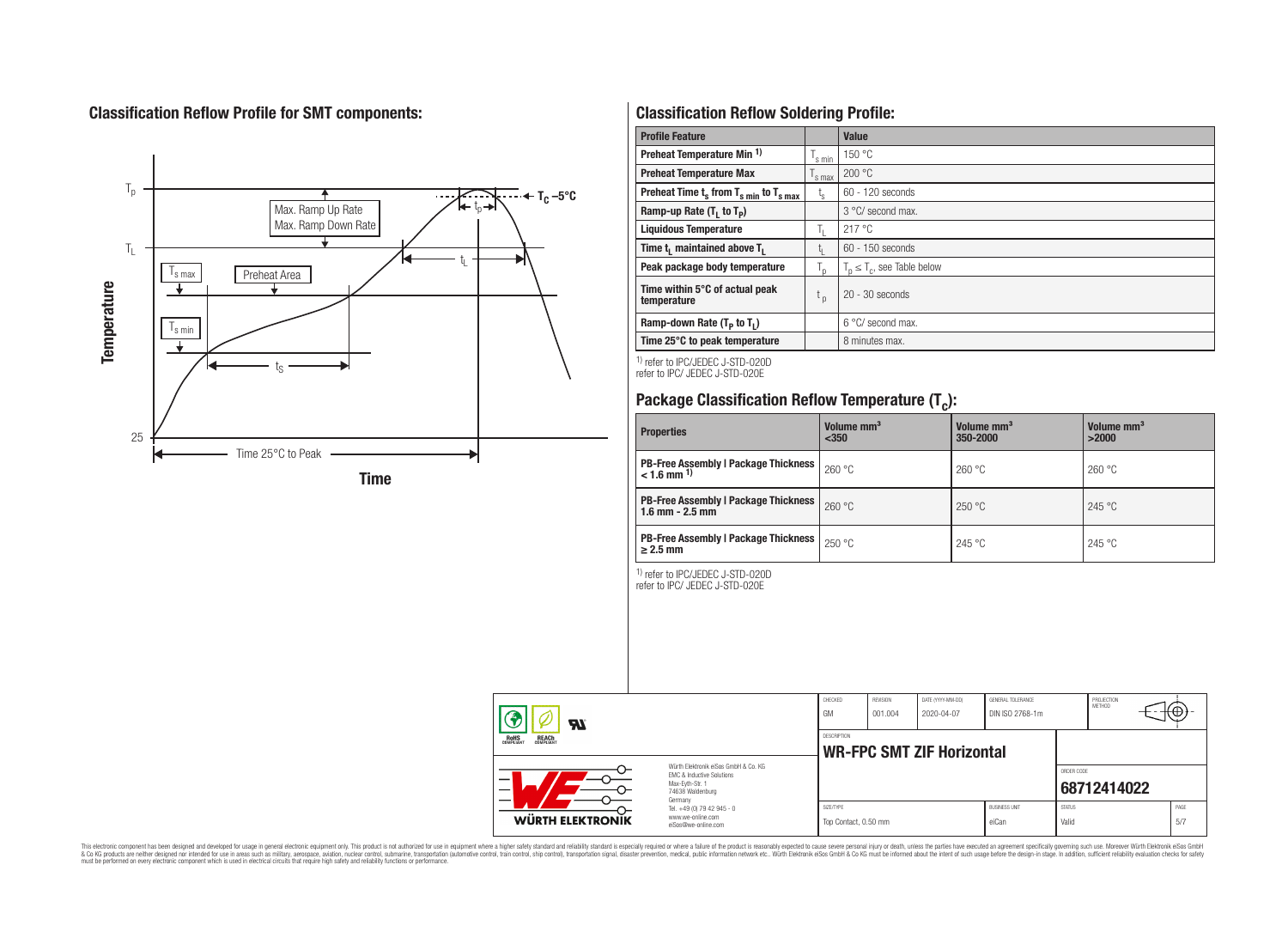# **Cautions and Warnings:**

### **The following conditions apply to all goods within the product series of the Connectors of Würth Elektronik eiSos GmbH & Co. KG:**

#### **General:**

- This mechanical component is designed and manufactured for use in general electronic equipment.
- Würth Elektronik must be asked for written approval (following the PPAP procedure) before incorporating the components into any equipment in fields such as military, aerospace, aviation, nuclear control, submarine, transportation (automotive control, train control, ship control), transportation signal, disaster prevention, medical, public information network, etc. where higher safety and reliability are especially required and/or if there is the possibility of direct damage or human injury.
- Mechanical components that will be used in safety-critical or high-reliability applications, should be pre-evaluated by the customer.
- The mechanical component is designed and manufactured to be used within the datasheet specified values. If the usage and operation conditions specified in the datasheet are not met, the component may be damaged or dissolved.
- Do not drop or impact the components, the component may be damaged.
- Prevent any damage or scratches on the component, especially on the actuator.
- Direct mechanical impact to the product shall be prevented (e.g overlapping of the PCB's).
- Würth Elektronik products are qualified according to international standards, which are listed in each product reliability report. Würth Elektronik does not warrant any customer qualified product characteristics beyond Würth Elektroniks' specifications, for its validity and sustainability over time.
- The responsibility for the applicability of the customer specific products and use in a particular customer design is always within the authority of the customer. All technical specifications for standard products do also apply to customer specific products.
- The mechanical component is designed to be used along with Würth Elektronik counterparts and tools. Würth Elektronik cannot ensure the reliability of these components while being used with other products.

#### **Product Specific:**

#### Soldering:

- The solder profile must comply with the technical product specifications. All other profiles will void the warranty.
- All other soldering methods are at the customers' own risk.

#### Cleaning and Washing:

- Washing agents used during the production to clean the customer application might damage or change the characteristics of the component, body, pins and termination. Washing agents may have a negative effect on the long-term functionality of the product.
- Using a brush during the cleaning process may deform function relevant areas. Therefore, we do not recommend using a brush during the PCB cleaning process.

#### Potting and Coating:

• If the product is potted in the customer application, the potting material might shrink or expand during and after hardening. Shrinking could lead to an incomplete seal, allowing contaminants into the components. Expansion could damage the components. We recommend a manual inspection after potting or coating to avoid these effects.

#### **Storage Conditions:**

- A storage of Würth Elektronik products for longer than 12 months is not recommended. Within other effects, the terminals may suffer degradation, resulting in bad solderability. Therefore, all products shall be used within the period of 12 months based on the day of shipment.
- Do not expose the components to direct sunlight.
- The storage conditions in the original packaging are defined according to DIN EN 61760-2.
- The storage conditions stated in the original packaging apply to the storage time and not to the transportation time of the components.

#### **Handling:**

- Do not repeatedly operate the component with excessive force. It may damage or deform the component resulting in malfunction.
- In the case a product requires particular handling precautions, in addition to the general recommendations mentioned here before, these will appear on the product datasheet.

These cautions and warnings comply with the state of the scientific and technical knowledge and are believed to be accurate and reliable. However, no responsibility is assumed for inaccuracies or incompleteness.

| Hī                                             |                                                                                                                     | CHECKED<br>GM                     | REVISION<br>001.004                                    | DATE (YYYY-MM-DD)<br>2020-04-07 | GENERAL TOLERANCE<br>DIN ISO 2768-1m |                        | PROJECTION<br><b>METHOD</b> |  | ₩           |  |
|------------------------------------------------|---------------------------------------------------------------------------------------------------------------------|-----------------------------------|--------------------------------------------------------|---------------------------------|--------------------------------------|------------------------|-----------------------------|--|-------------|--|
| ROHS<br>COMPLIANT<br><b>REACH</b><br>COMPLIANT |                                                                                                                     |                                   | <b>DESCRIPTION</b><br><b>WR-FPC SMT ZIF Horizontal</b> |                                 |                                      |                        |                             |  |             |  |
| –                                              | Würth Flektronik eiSos GmbH & Co. KG<br>FMC & Inductive Solutions<br>Max-Eyth-Str. 1<br>74638 Waldenburg<br>Germany |                                   |                                                        |                                 |                                      | ORDER CODE             | 68712414022                 |  |             |  |
| WÜRTH ELEKTRONIK                               | Tel. +49 (0) 79 42 945 - 0<br>www.we-online.com<br>eiSos@we-online.com                                              | SIZE/TYPE<br>Top Contact, 0.50 mm |                                                        |                                 | <b>BUSINESS UNIT</b><br>eiCan        | <b>STATUS</b><br>Valid |                             |  | PAGE<br>6/7 |  |

This electronic component has been designed and developed for usage in general electronic equipment only. This product is not authorized for use in equipment where a higher safety standard and reliability standard si espec & Ook product a label and the membed of the seasuch as marked and as which such a membed and the such assume that income in the seasuch and the simulation and the such assume that include to the such a membed and the such